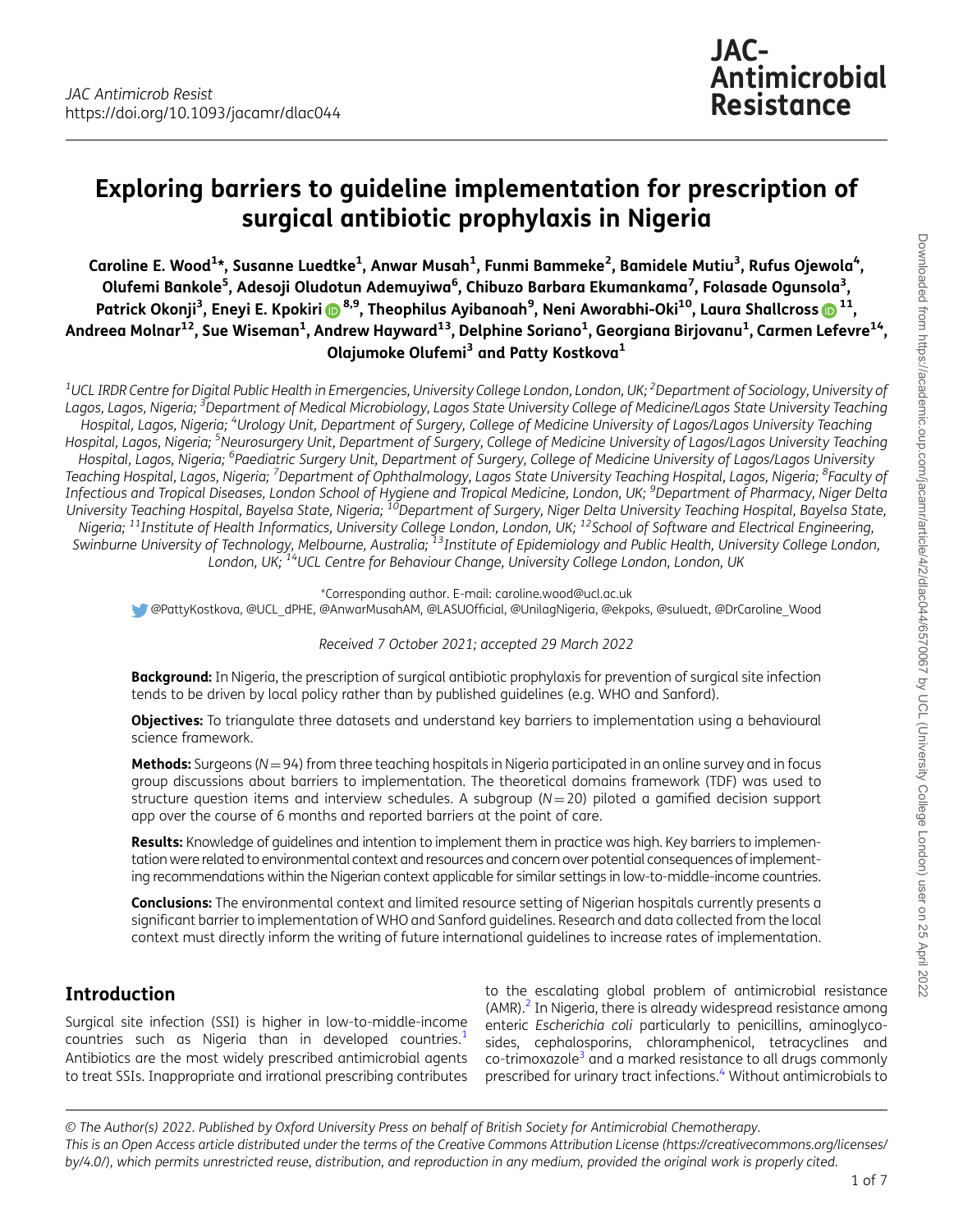prevent and treat infection, procedures from treatment and management of common infections through to major surgeries will become extremely high risk.

<span id="page-1-4"></span><span id="page-1-3"></span><span id="page-1-2"></span><span id="page-1-1"></span><span id="page-1-0"></span>Half of prescribed antimicrobials in Africa are unnecessary or outside the recommendations of published guidance.<sup>[5](#page-6-0)</sup> Diversion away from recommendations for surgical antibiotic prophylaxis (SAP) (i.e. antibiotics administered shortly before, during or immediately after surgery) is common.<sup>6,[7](#page-6-0)</sup> Patients receive prolonged dosage for prophylaxis as a standard preventative against SSIs (despite the lack of scientific evidence supporting its benefits<sup>1</sup>) or SAP is prescribed for clean, non-invasive surgeries where there is no requirement.<sup>[8](#page-6-0)</sup> Antimicrobial prescribing stewardship (APS) programmes seek to educate and advocate use of prescribing quidelines.<sup>[9](#page-6-0)</sup> There are significant inadequacies in provision and implementation of APS programmes across Nigeria. Fadare and colleagues<sup>[10](#page-6-0)</sup> report that few hospitals have a formal organization structure and team responsible for APS. Of the 17 hospitals surveyed, 4 based their treatment recommendations on local resistance patterns, 2 had formal procedures for reviewing antibiotic prescriptions after 48 h and 1 routinely monitored antibiotic use. Choice of antibiotic is influenced by environmental factors such as pharmaceutical promo-tion, costs to patients, availability of antibiotics<sup>[11](#page-6-0)</sup> and social factors such as pressure to prescribe from patients and instruction from senior colleagues. $12$  Infrastructure supporting implementation of guidelines is absent with guidelines being weakly enforced, if at all. $^{13}$  $^{13}$  $^{13}$  Inclination to follow policy is low, with less than half of doctors planning to refer to local policy and less than 10% stating they regularly used policy and guidelines. $^{11}$  $^{11}$  $^{11}$ 

<span id="page-1-7"></span><span id="page-1-6"></span><span id="page-1-5"></span>To increase the number of surgeons in Nigeria referring to guidelines, and to inform the ongoing development of effective countrywide APS programmes, work is needed to understand the environmental and social context of decision-making in surgery and how motivational and belief structures interact. The benefits of using behavioural science in this way to understand influences on behaviour, mechanisms of change and inform effective development of behaviour change interventions are wide-ly known.<sup>[14](#page-6-0),[15](#page-6-0)</sup>

<span id="page-1-11"></span><span id="page-1-10"></span><span id="page-1-9"></span><span id="page-1-8"></span>Through a unique cross-disciplinary partnership connecting UK and Nigerian partners, the Gamified Antimicrobial Stewardship Decision Support App (GADSA) project aims to improve antibiotic stewardship amongst surgeons in Nigeria.<sup>16,[17,18](#page-6-0)</sup> GADSA is a mobile decision-support tool built on psychological principles and persuasive games techniques of using a mentor to deliver immediate positive and negative feedback on prescribing decisions, adopting 'reinforced learning' game techniques for users in low-to-middle-income coun-tries.<sup>19,[20](#page-6-0)</sup> To our knowledge, the GADSA project is the first of its kind to integrate principles of behaviour change, gamification and customizable decision tree-based algorithm technology integrating published evidence-based guidance to deliver support at the point of care and drive down incidents of prescribing decisions misaligned with guidance. The development and evalu-ation of the GADSA app is described in full elsewhere<sup>[16](#page-6-0)</sup>—see also S. Luedtke, C. E. Wood, A. Musah, F. Bammeke, B. Mutiu, R. Ojewola, O. Bankole, A. O. Ademuyiwa, C. B. Ekumankama, F. Ogunsola, P. Okonji, E. E. Kpokiri, T. Ayibanoah, N. Aworabhi-Oki, L. Shallcross, A. Molnar, S. Wiseman, A. Hayward, D. Soriano, G. Birjovanu, C. Lefevre, O. Olufemi and P. Kostkova (unpublished

results), 'Implementation of the Gamified Antimicrobial Decision Support App (GADSA) for surgeons in Nigeria: a hospitalbased pilot study'—while the technical design project is covered in A. Molnar, A. Musah, S. Luedtke, C. E. Wood, F. Bammeke, B. Mutiu, R. Ojewola, O. Bankole, A. O. Ademuyiwa, C. B. Ekumankama, F. Ogunsola, P. Okonji, E. E. Kpokiri, T. Ayibanoah, N. Aworabhi-Oki, L. Shallcross, S. Wiseman, A. Hayward, D. Soriano, G. Birjovanu, C. Lefevre, O. Olufemi and P. Kostkova (unpublished results), 'GADSA: persuasive Gamified Antimicrobial Stewardship Decision Support App for prescribing behaviour change in Nigeria'.

In this paper, we report findings from the first phase of the GADSA project which sought to understand prescribing in the Nigerian context and explore guideline implementation barriers. We explore attitudes and behavioural determinants in professionals working in three hospitals in Nigeria. We look at how these factors influence guideline informed prescription of SAP, specifically for elective surgeries to prevent SSI. We report a triangulation of data collected from three study phases: (i) an online survey; (i) a series of semi-structured focus group interviews; and (iii) a pilot of the GADSA app.

# Methods

#### Setting

The setting was three tertiary teaching hospitals in Nigeria: Lagos University Teaching Hospital (LUTH) located in Idi-Araba, Surulere—a large modern hospital (761 beds); Lagos State University Teaching Hospital (LASUTH) in Ikeja, Lagos State—a younger, government-owned hospital (774 beds); and Niger Delta University Teaching Hospital (NDUTH) —much smaller and one of two tertiary hospitals in Bayelsa State, central to the Niger Delta region (200 beds). There is a newly established APS programme at LUTH and staff are still being taken through the protocols. NDUTH has recently established an APS team comprising clinical staff and an administrative member of staff. The team oversees procurement, documentations and monitors use of antimicrobials within the hospital.

#### **Participants**

Participants were healthcare professionals (i.e. junior or senior residents, nurses, consultants or senior consultants) at one of the three sites, with responsibility for making SAP prescribing decisions. Participants were required to own or to have access to a smartphone with an Android operating system to participate in Phase 3. The project PI in Nigeria (F.O.) recruited senior consultants and their departmental teams through personal contacts at LUTH in April 2019. Two weeks later, two researchers (O.O., P.O.) visited teams on-site at LUTH and LASUTH to confirm participation. Participants at NDUTH were recruited in July by project Co-I (E.E.K.) and a senior pharmacist (T.A.).

## Theoretical framework

<span id="page-1-12"></span>Two theory-based frameworks to structure our investigation; the COM-B model<sup>[21](#page-6-0),[22](#page-6-0)</sup> and the theoretical domains framework (TDF).<sup>23,[24](#page-6-0)</sup> The COM-B model provides a simple framework for understanding behaviour in which 'capability' (physical and psychological), 'opportunity' (physical and social) and 'motivation' (reflective and automatic) represent three conditions for a behaviour to occur. The TDF is a synthesis of behaviour change theories and can be used alongside the COM-B model to give a more fine-grained analysis of behaviour. Both the COM-B and TDF have been used effectively to identify influences on behaviour across a wide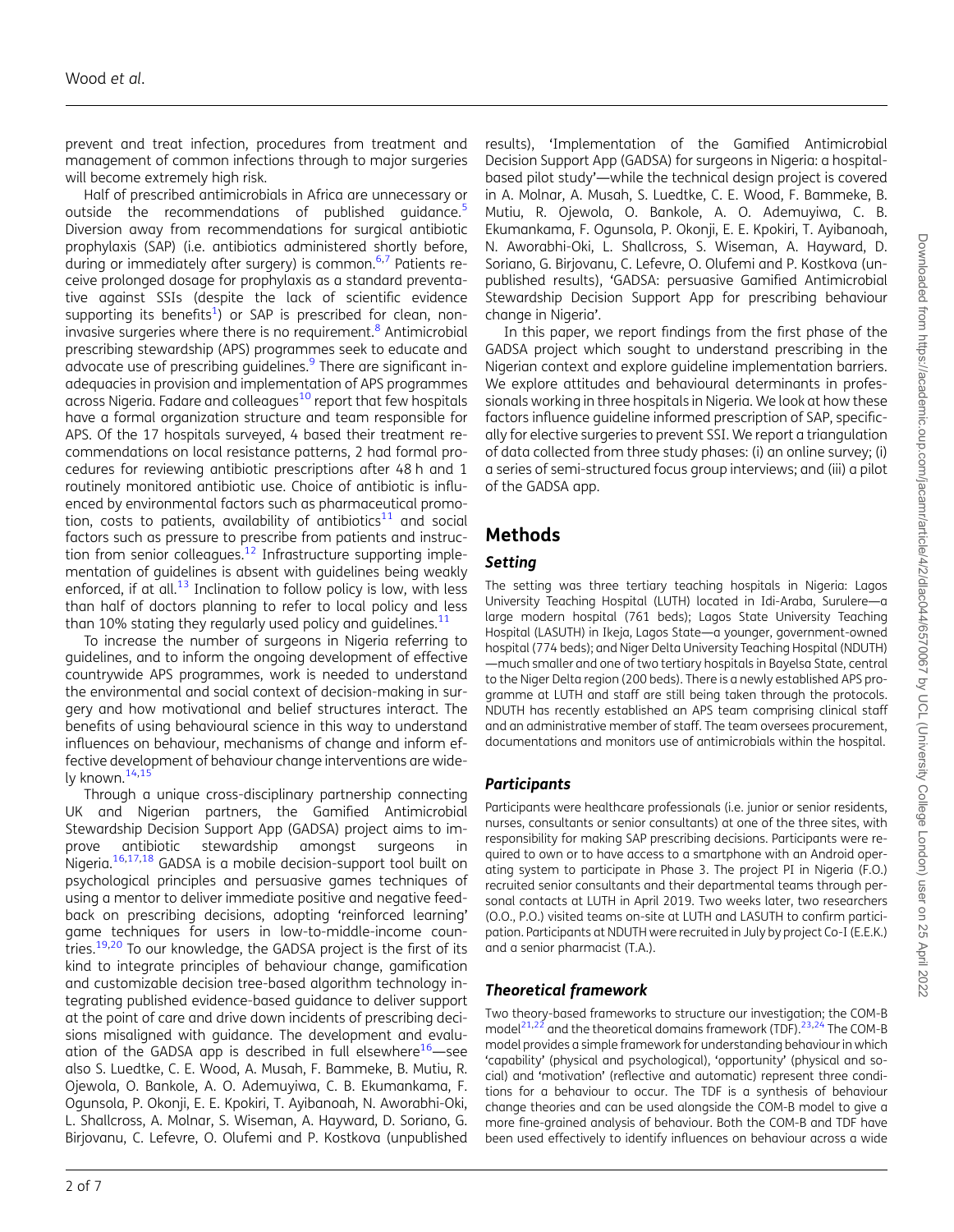<span id="page-2-0"></span>range of health professional behaviours including guideline appropriate prescribing (e.g.<sup>25,26,27</sup>).

#### Methodology

There were three phases of data collection: (i) online survey, (ii) focus groups and (iii) in-app collected responses during piloting of the GASDA app.

#### Phase 1

Between April and July 2019, participants received a link (via e-mail or WhatsApp) to an online survey about SAP prescribing and experience of using guidelines. The 30 item survey was developed using the TDF as a guide. Survey items were refined through a process of discussion and consensus by the project team. Participants were asked to rate responses to each item using a Likert scale from 1 (strongly disagree) to 5 (strongly agree). Participants also indicated their place of work, age, gender, profession (junior/senior resident, consultant) and number of years in surgical specialism. Sixty-six (64 junior residents, 2 senior residents) completed the survey.

#### Phase 2

Four focus groups were held at LUTH and LASUTH (28 professionals) in April and June 2019 to further explore guideline appropriate prescribing. To increase participant numbers, phone calls and visits were made to individuals by the project PI (F.O.) and two researchers (O.O., P.O.). Groups lasted approximately 90 min and were facilitated by the fourth author (F.B.) and two researchers (O.O., P.O.). An interview guide based on the COM-B model with probing questions informed by domains from the TDF prompted discussion. Items included areas of interest (e.g. specific barriers, complexities of practice) arising from the online survey. In the last 30 min of the discussion, surgeons contributed to a co-design session for development of the GADSA app. Focus groups were audio-recorded and later transcribed and anonymized for analysis.

Table 1. Demographic characteristics of participants in each phase

|                    |                          | Online survey<br>$(N=66)$ |    | Focus groups<br>$(N=28)$ |                          | GADSA app<br>$(N = 20)$ |
|--------------------|--------------------------|---------------------------|----|--------------------------|--------------------------|-------------------------|
| Variable           | n                        | $\%$                      | n  | $\%$                     | n                        | $\%$                    |
| Gender             |                          |                           |    |                          |                          |                         |
| Male               | 40                       | 60.6                      | 20 | 71.4                     | 11                       | 55.0                    |
| Female             | 24                       | 36.4                      | 8  | 28.6                     | 9                        | 45.0                    |
| Age (years)        |                          |                           |    |                          |                          |                         |
| $25 - 34$          | 16                       | 74.7                      | 6  | 21.4                     | 8                        | 40.0                    |
| $35 - 44$          | 31                       | 47.0                      | 12 | 42.9                     | 9                        | 45.0                    |
| $45 - 54$          | 16                       | 24.2                      | 9  | 32.1                     | $\overline{2}$           | 10.0                    |
| $55 - 64$          | 3                        | 4.5                       | 1  | 3.6                      | 1                        | 5.0                     |
| Profession         |                          |                           |    |                          |                          |                         |
| Junior resident    | 64                       | 97.0                      |    |                          | 10                       | 50.0                    |
| Senior resident    | $\overline{\phantom{0}}$ | 3.0                       | 10 | 35.7                     | 6                        | 30.0                    |
| Consultant         |                          |                           | 18 | 64.3                     | 4                        | 20.0                    |
| Experience (years) |                          |                           |    |                          |                          |                         |
| $0 - 5$            | 20                       | 30.3                      |    |                          | 5                        | 25.0                    |
| $5 - 10$           | 30                       | 30.3                      | 10 | 35.7                     | 7                        | 35.0                    |
| $10 - 15$          | 17                       | 25.8                      | 11 | 39.3                     | 5                        | 25.0                    |
| $15+$              | 9                        | 13.6                      | 7  | 25.0                     | $\overline{\mathcal{E}}$ | 15.0                    |

#### Phase 3

Between June and December 2019, surgeons were invited to participate in a 6-month pilot to use the GADSA app and record SAP prescriptions for all elective procedures. Sixty-five physicians consented, of whom 20 actively participated. A total of 343 prescriptions were recorded during the pilot. For SAP prescriptions where decisions did not match recommendations made by quidelines ( $N=266$ ; 77%), surgeons selected a reason for inappropriate prescribing from a list of frequently cited reasons or provided their own.

#### **Ethics**

Ethical approvals from the UCL Ethics Committee and College of Medicine Ethical committee were obtained for all phases of this study prior to data being collected (ID: 11491/001). The purpose for each phase was described to participants and all provided consent before taking part. Data were anonymized prior to analysis using a combination of pseudonyms and numbers.

#### Analysis

Surveys were exported from SurveyMonkey.com to IBM SPSS Statistics version 26 for analysis. Negatively scored items (e.g. 'I find it difficult to follow the guidance because we often do not have access to the recommended SAPs') were reverse-coded. Cronbach's α was calculated for each domain to assess internal consistency of the items in each domain. Mean scores were calculated for each question item. Higher mean scores represented greater agreement with the statement. An overall mean score was calculated for each of the 12 domains represented in the survey. Focus group transcripts were coded independently by two researchers (C.E.W., S.L.) using the COM-B model and the TDF to structure themes identified. The researchers compared their coding after the third and the sixth transcripts to discuss discrepancies in coding and to reach consensus. Data collected by the GADSA app on reasons for diverting from guidelines in terms of SAP type and duration were exported into SPSS and the frequency with which each reason was reported was calculated.

## Results

Table 1 shows details of participants across each phase. Cronbach's  $\alpha$  values for the domains ranged from 0.67 (belief about capabilities) to 0.91 (behavioural regulation). The  $\alpha$  value for the beliefs about capabilities domain (0.70) was considered adequate given the survey served as an exploratory analysis.

Survey data, focus group data and reasons for diverting away from guidelines collected at the point of care by the GADSA app were well aligned. Table [2](#page-3-0) presents a preliminary triangulation of these three datasets with further discussion of findings below.

Surgeons reported familiarity with WHO guidelines, but not Sanford. Surgeons' self-reported knowledge (mean score for domain in online survey =  $3.95$ , SD = 0.69) of guidelines and skills (mean =  $3.77$ ; SD = 0.69) related to guideline implementation was good. Surgeons had confidence in their ability to implement quidelines into practice (belief in capabilities, mean =  $3.59$ ; SD = 0.62) with little worry or anxiety provoked by the thought of it (mean =  $2.17$ , SD = 0.88). A barrier existed in relation to access; where hard copies of local policy did exist, some reported difficulties in gaining access to them (i.e. only a few copies available in the hospital). Most instead used electronic resources and sought information online.

Intention to implement guidelines was strong (mean score for intention domain from online survey responses =  $4.31$ , SD = 0.71),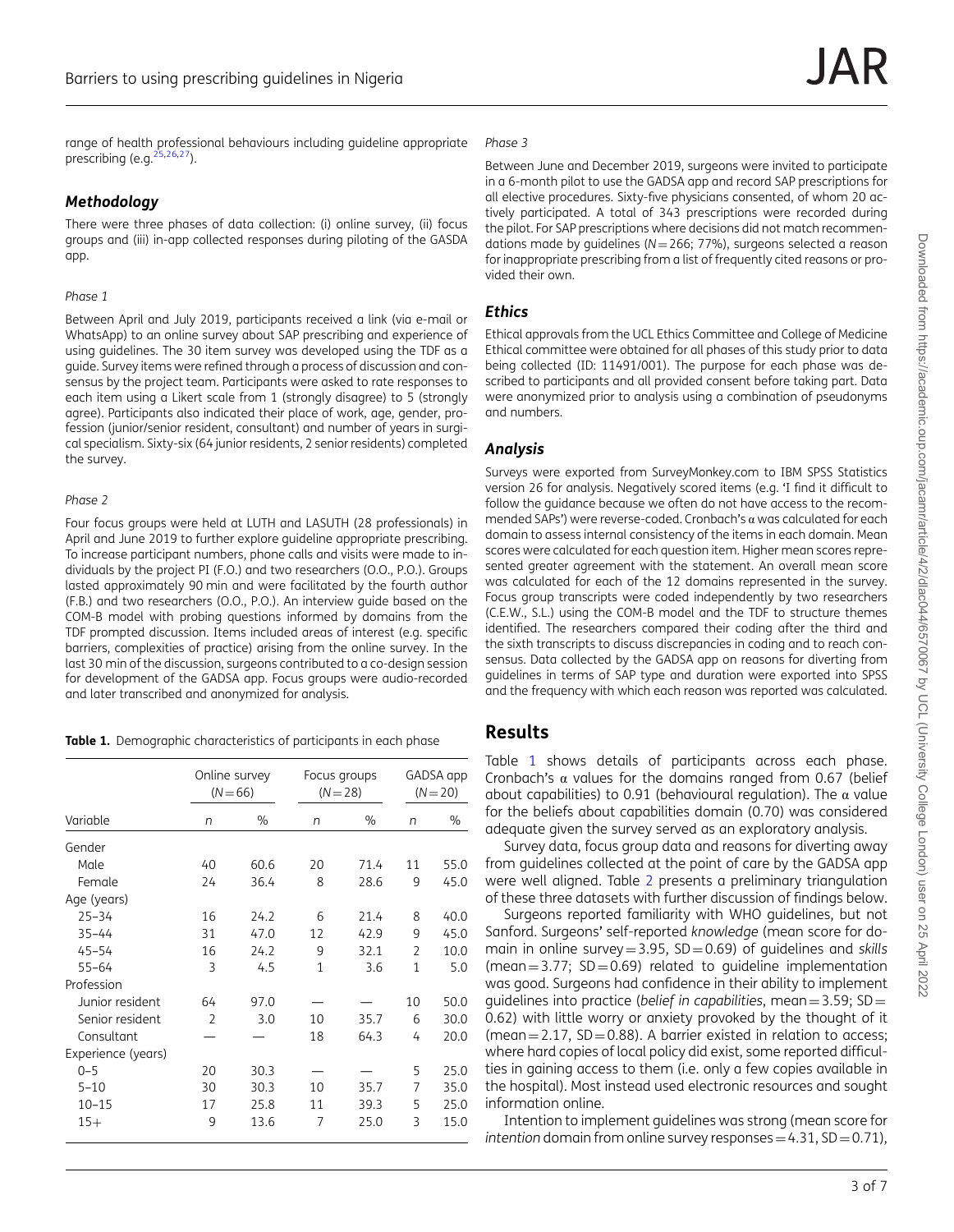| TDF domain                                     | Response for survey<br>items in domain (online<br>survey), mean; SD <sup>a</sup> | Example quote(s) from focus group data                                                                                                                                                                                                                                                                                                                                                                                                                   | Reasons for diversion from guideline<br>recommendations, as recorded in GASDA<br>app by surgeons $(n; \%)^b$                    |
|------------------------------------------------|----------------------------------------------------------------------------------|----------------------------------------------------------------------------------------------------------------------------------------------------------------------------------------------------------------------------------------------------------------------------------------------------------------------------------------------------------------------------------------------------------------------------------------------------------|---------------------------------------------------------------------------------------------------------------------------------|
| Beliefs about<br>consequences                  | 4.32; 0.80                                                                       | 'Most patients even leave the hospital before<br>24-hours, so we need to prolong the antibiotic<br>more than 24 hours to secure them' [P2, FG4]                                                                                                                                                                                                                                                                                                          | Patient's environment requires prolonged<br>dose (56; 21.0%)                                                                    |
| Intention                                      | 4.31; 0.71                                                                       | 'I think it's more for the Junior Cadre e.g. the house<br>officers. Most Senior Cadre will be reluctant to<br>change what they are already used to' [P1, FG2]                                                                                                                                                                                                                                                                                            | No relevant reason currently exists in app                                                                                      |
| Knowledge                                      | 3.95; 0.69                                                                       | 'Because of our peculiarities (in Nigeria), we have to<br>do away with the guidelines and do what we think<br>is the best in that situation because of the theatre<br>environment' [P3, FG6]                                                                                                                                                                                                                                                             | Patient's environment requires prolonged<br>dose (56; 21.0%)                                                                    |
| <b>Skills</b>                                  | 3.77; 0.69                                                                       | 'while I don't blame the residents, I think it's based<br>on the infection control training in the hospitals<br>too' [P8, FG1]                                                                                                                                                                                                                                                                                                                           | No relevant reason currently exists in app                                                                                      |
| Social professional<br>role and identity       | 3.71; 1.01                                                                       | 'The challenge we have is that we are resident<br>doctors and we follow whatever our consultant,<br>our seniors, our boss tell us to follow' [P1, FG5]                                                                                                                                                                                                                                                                                                   | Following local practice (111; 41.7%)                                                                                           |
|                                                |                                                                                  | " most of our practice is based on what is past<br>performance, broadly generation of training one to<br>the other' [P8, FG1]                                                                                                                                                                                                                                                                                                                            | Previous experience with this procedure<br>(20; 7.5%)<br>Advised by a colleague (2; 0.8%)                                       |
| Beliefs about<br>capabilities                  | 3.59; 0.62                                                                       | 'Guidelines are recommendations () if in your<br>judgement, you really think that the patient should<br>do better with other medication or strategies<br>outside the guideline, I don't think you should be<br>cast in iron' [P2, FG1]                                                                                                                                                                                                                   | No relevant reason currently exists in app                                                                                      |
| Reinforcement                                  | 3.28; 0.82                                                                       | "there is no policy. There's nobody cross-checking<br>anything. It's not documented [unclear]<br>prescribing pattern, protocols' [P8, FG1]                                                                                                                                                                                                                                                                                                               | No relevant reason currently exists in app                                                                                      |
| Memory, attention<br>and decision<br>processes | 2.53; 0.87                                                                       | Research needs to be carried out here (in Nigeria)<br>based on our own circumstances and see the<br>results. It needs to be modified to our own<br>situation' [P2, FG2]                                                                                                                                                                                                                                                                                  | Previous experience with this procedure<br>(20; 7.5%)                                                                           |
| Environmental<br>context and<br>resources      | 2.47; 0.70                                                                       | 'In this part of the world, you may have to prolong the<br>use of antibiotic because you are not sure of the<br>environment. Our environment here is not as clean<br>as that of the country where the guideline came<br>from, so following this kind of guideline can be<br>disastrous' [P1, FG2]                                                                                                                                                        | Patient is at high risk for developing SSI<br>$(59; 22.2\%)$                                                                    |
|                                                |                                                                                  | 'Some patients are not comfortable not getting some<br>antibiotics after surgery. If you operate a patient<br>today and you don't give antibiotics, the patient<br>will say "nono you didn't give me drugs after<br>surgery" whereas the guideline says just this<br>surgery, but the patient will not agree. They insist<br>you must give us something to use, and if you don't<br>give them, the patient will go and meet another<br>person' [P2, FG5] | Patient has complications requiring<br>prolonged dose (6; 2.3%)<br>Patient's environment requires prolonged<br>dose (56; 21.0%) |
| Emotion                                        | 2.17; 0.88                                                                       | Not coded in focus group data                                                                                                                                                                                                                                                                                                                                                                                                                            | No relevant reason currently exists in app                                                                                      |

<span id="page-3-0"></span>Table 2. Illustrative quotes of barriers reported by participants assigned to COM-B components and theoretical domains

<sup>a</sup>Rating scale for responses to survey items was from 1 (strongly disagree) to 5 (strongly agree); negatively phrased items were recoded so for all items, the closer a mean score was to 5, the more surgeons agreed with the statements.

<sup>b</sup>Out of a total 266 prescriptions diverting from guidelines.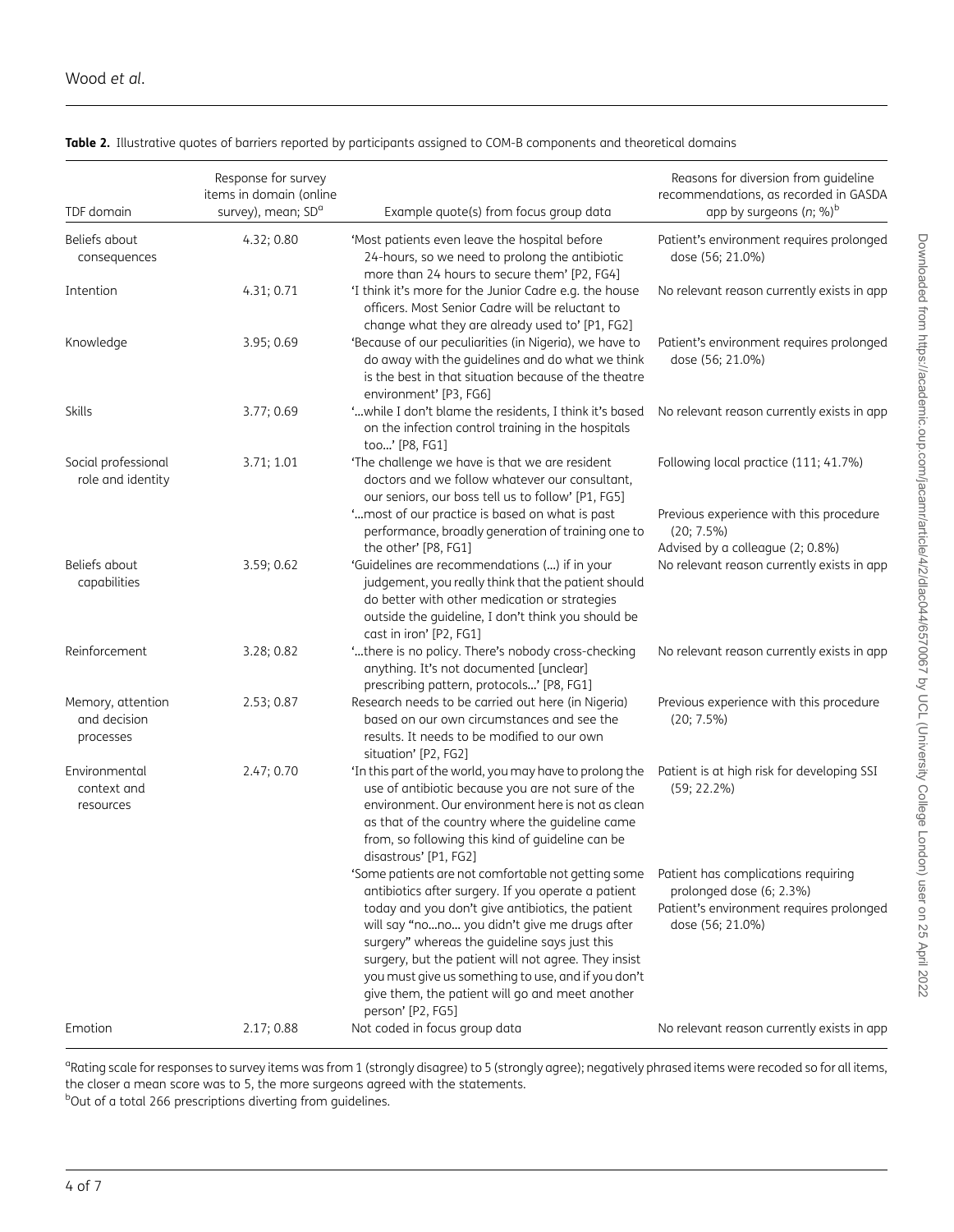Table 3. Reasons given for diversion from published guidance as recorded in the GASDA app

|                                                                          | Frequency                |      |
|--------------------------------------------------------------------------|--------------------------|------|
| Reason given by surgeon for diverting from WHO<br>and Sanford guidelines |                          | $\%$ |
| Following local practice                                                 | 111                      | 41.7 |
| Patient is at high risk for developing SSI                               | 59                       | 22.2 |
| Patient's environment requires prolonged dose                            | 56                       | 21.0 |
| Previous experience with this procedure                                  | 20                       | 7.5  |
| Advised by a more senior clinician                                       | 7                        | 2.6  |
| Patient has complications requiring prolonged dose                       | 6                        | 2.3  |
| Advised by a colleague                                                   | C                        | 0.8  |
| Other reason (not listed)                                                | $\overline{\phantom{a}}$ | 0.8  |
| Patient transferred to accident and emergency                            | 1                        | 0.4  |
| Patient has an allergy                                                   | 1                        | 0.4  |
| Hospital does not have access to recommended SAP                         | 1                        | 0.4  |
| Total                                                                    | 266                      | 100  |

From a total of 266 prescriptions diverting from guidelines, out of 343 prescription decisions recorded by the app.

however it was reported 'general principles' rather than written policy guided local practice within departments, with information on guideline use (i.e. which SAP, recommended dosage) based on 'what has worked' and passed from senior to junior staff through hands-on experience. 'Following local policy and practice' rather than guidelines was also reflected in the data collected by the GADSA app, appearing as the main reason surgeons chose to divert from recommendations (111 out of a total of 266 prescriptions; 41.7%; see Table 3 and Figure 1 for a screenshot of how these appeared in the GADSA app).

Most believed following guidelines would reduce rates of SSIs (mean score for beliefs about consequences domain from online survey  $=4.32$ , SD  $=0.80$ ). Surgeons believed that use of quidelines for SAP prescription was key to slowing spread of AMR across Nigeria and essential for increasing transparency of practice across departments and specialisms at hospital level. Most, however, felt reluctant to change practice unless the patient required it or there was good evidence (supported by research in the Nigerian context) that this would lead to improved health outcomes. Surgeons were unsure whether guidelines could be effectively implemented in Nigeria or more importantly, whether it would be appropriate to do so given they reflect more accurately high-to-middle-income countries. Current guidelines strongly advise against the prolongation of SAP beyond 24 h postoperation, however, almost all surgeons expressed strong concerns related to risk of patients developing SSIs either in the hospital or after they return home with little or no option of follow-up visits to the hospital due to distance or cost.

Concerns about the risk of infection from the patient's home environment or doubts the patient would continue to carry out adequate self-care as advised (e.g. regularly cleaning wounds) saw SAP prescribed as a preventive, with dosage prolonged beyond the recommendation (in some cases, for more than 10 days as standard practice). Data collected by the GADSA app cited 'patient at high risk for SSI' for 22.2% (or 59 out of a total of 266) of prescriptions diverting from guideline



Figure 1. Screenshot of in-app data collection of reasons for diverting from WHO and Sanford guidelines.

recommendations and 'patient's environment requires prolonged dose' for 21.0% (or 56 out of 266) of prescriptions.

Environmental context and resources was a key barrier (mean scores for this domain in data collected by the online survey=  $2.47$ , SD=0.70). Recommended SAPs were unavailable from the local hospital pharmacy or too expensive for patients to afford. Purchase decisions about specific brands of SAP and availability from the hospital pharmacy were made by senior management teams with decisions influenced by pharmaceutical advertising. Surgeons relied on specialist knowledge and recommendations of pharmacists dispensing the SAPs. Only one surgeon indicated this as a reason for diversion from guideline recommendations in data collected by the GADSA app (0.4% of a total 266 prescriptions).

Social context and behavioural norms surrounding prescription of antibiotics was also evident across all three types of data. Patients 'expected' to receive a prescription for a surgical procedure; a view likely exacerbated by the privatized medical insurance model in Nigeria where healthcare is considered a product and a service. If the surgeon did not prescribe, there was a perceived risk that the patient would seek antibiotics elsewhere and potentially from unregulated sources posing serious risk to their health. Some explained that lack of regulation surrounding access and sale of antibiotics in Nigeria meant that they could never be sure of the treatment patients had received prior to arriving at the hospital.

Surgeons' beliefs relating to their social, professional role and identity also had a role in their implementation of guidelines

IД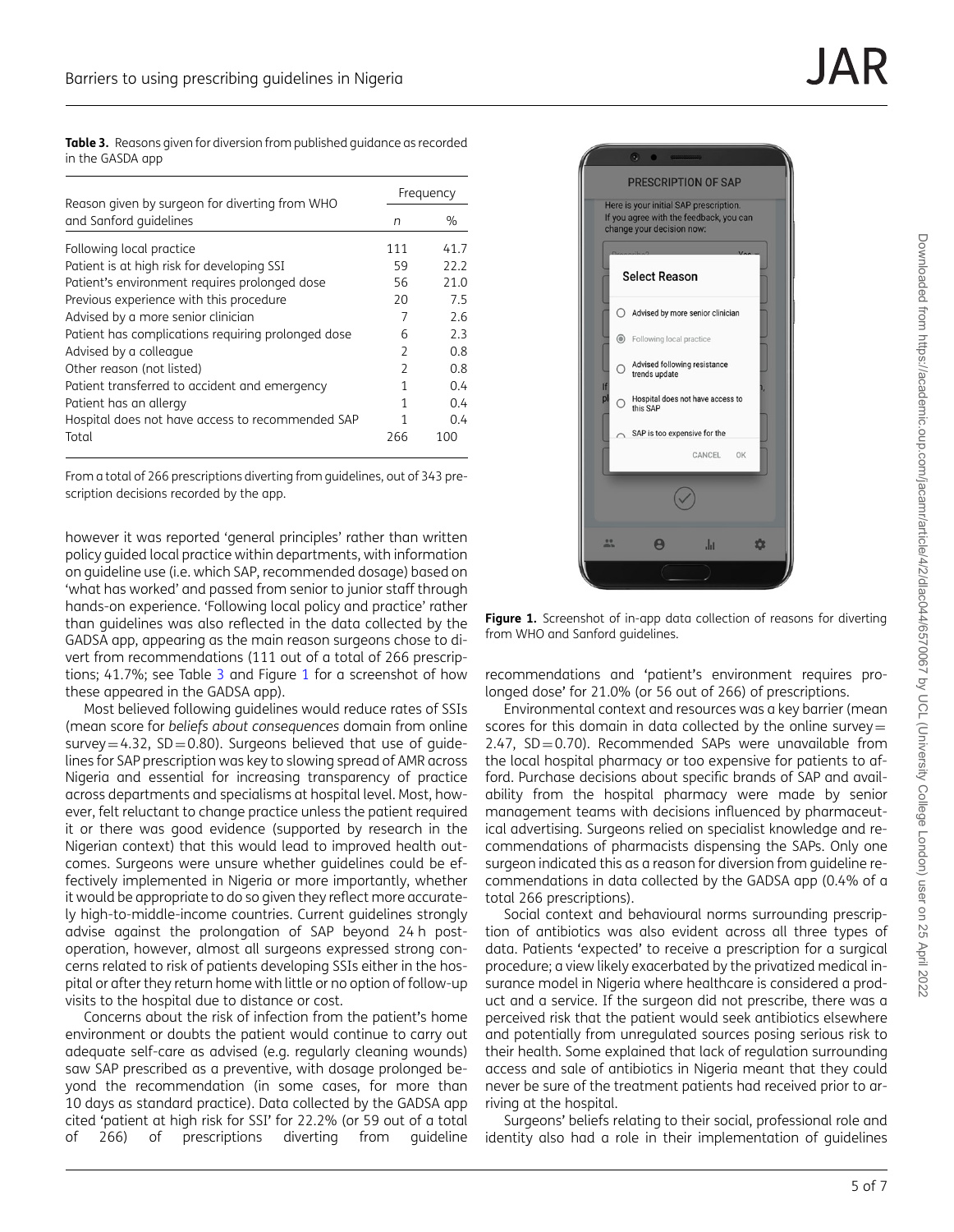$(mean = 3.71; SD = 0.81)$ . Decision-making in surgery is dynamic, requiring effective collaboration between the clinical team (e.g. junior doctors, nurses, pharmacists). Almost all considered guidelines to be 'recommendations' rather than checklists for practice with little or no consequences attached, either regulatory or socially, for those choosing not to follow them (mean score for domain of reinforcement =  $3.28$ , SD =  $0.82$ ).

Professional experience and the collaborative environment was seen to play an equal, if not more important role, in determining ones prescribing decisions ('previous experience with procedure' was recorded in 7.5% or 20 of 266 prescriptions, 'advised by senior clinician' in 2.6% or 7 of the 266 prescriptions and 'advised by a colleague' in 0.8% or 2 of the 266 prescriptions diverting from guideline recommendations, in the GADSA app). Some considered guidelines more relevant for junior staff building up their knowledge rather than more senior surgeons with more experience.

# **Discussion**

Acknowledging that our pilot work reported here represents a snapshot from professionals at three hospital sites, our findings do align with those of similar studies. $11,12,13$  $11,12,13$  Professionals report a general awareness of prescribing guidelines. Most intend to apply guidance but report local environment (e.g. concerns related to the cleanliness of the operating, hospital and recovery environment, experiencing difficulties following up patients leaving hospital after their procedure) as a key barrier. Single-dose SAPs are considered impractical and routinely avoided for fear of patients developing infections post-operatively. Despite a relatively small sample of surgeons ( $N=20$ ) participating in Phase 3 and recording prescription at the point of care into the GADSA app, we saw first-hand the impact that these beliefs have on behaviour. For example, professionals defaulting to local practices not recommended by guidelines (e.g. prescribing SAP as a preventative and prolonging dose past the 24 h window). There are few consequences associated with not implementing guidelines (e.g. punishment from senior clinicians or management).

Based on these findings, we propose the following four approaches to support implementation of prescribing guidelines in Nigeria: (i) adapting international guidelines for local context; (ii) upskilling and empowering professionals to make informed decisions; (iii) enabling guideline implementation through mobile decision support tools; and (iv) integration with wider infection control policy.

#### Adapting international guidelines for local context

<span id="page-5-0"></span>Professionals diverted from guidelines because they knew they would not have access to the recommended SAP through their local hospital pharmacy. International guidelines generally reflect the regions from which data are collected and may not be appropriate for the local context. Recommended SAPs need to be based on local antibiotic susceptibility and resistance patterns. A point prevalence study of four tertiary hospitals in Nigeria showed that compliance with institutional guidelines for SAP was only 4.1% amongst surgeons.<sup>[28](#page-6-0)</sup> Further research led by those working within the country is needed as they are best placed to understand the local context and application.

Guidelines directly informed by local research, local resistance patterns and prescription data would boost surgeon's confidence and trust and would most likely significantly increase rates of implementation as a result. Learning where and when SAP substitutions are taking place will be vital for understanding how future guidelines can be adapted for low-to-middle-income countries and where recommendations for equivalent, yet cheaper or more readily available SAPs should be included.

#### Upskilling and empowering professionals to make informed decisions

Professionals need to know how to adapt and apply guidelines to suit the requirements of individual patients. They should feel empowered and have confidence that they are implementing best practice in line with international standards whilst at the same time maintaining safety of their patients. This requires awareness raising of the consequences resulting from prescription outside of guideline recommendations (both for the local community and within the wider AMR context), retraining for clinicians on transmission of pathogens and how prophylaxis works including the limitations of antibiotics, knowledge building of the recommendations set out in guidelines and training provision on how they can be adapted to context.

#### Enabling guideline implementation through mobile decision-support tools

The quality of training for medical trainees could be improved to build knowledge about guideline implementation. To foster longer-term behaviour change, it is essential that support should continue after training has been completed. Mobile technologies (i.e. smartphones, tablets) are fast becoming part of the standard toolkit available for use by healthcare professionals. As internet connectivity continues to improve globally and costs for mobile data become more affordable, a greater number of prescribing clinicians will benefit from having access to the latest evidence and best practice delivered straight to their pocket. Mobile decision-support tools, such as the GADSA app, that integrate information into one touchpoint and enable adaptation to local context will be an essential resource moving forward and one that will enable continued professional development and accurate implementation of guideline recommendations.

#### Integration with wider infection control policy

Finally, guideline implementation is one element of a much wider and strongly interlinked infection control context. Reservations about cleanliness ultimately led clinicians to divert from guideline recommendations including prolonging prescription of SAP as a preventative for infection. Reviewing existing infection control policies and practice and putting in place measures to improve the clinical environment should therefore go hand-in-hand with any intervention to increase guideline implementation, as will be highlighted by another complementary study by C. E. Wood, S. Wiseman, F. Ncube, A. Molnar and P. Kostkova (unpublished results), 'ICAN meets iNRIC: information needs of African IP&C professionals in the era of Internet and COVID – what has changed from 2015 to 2020'.